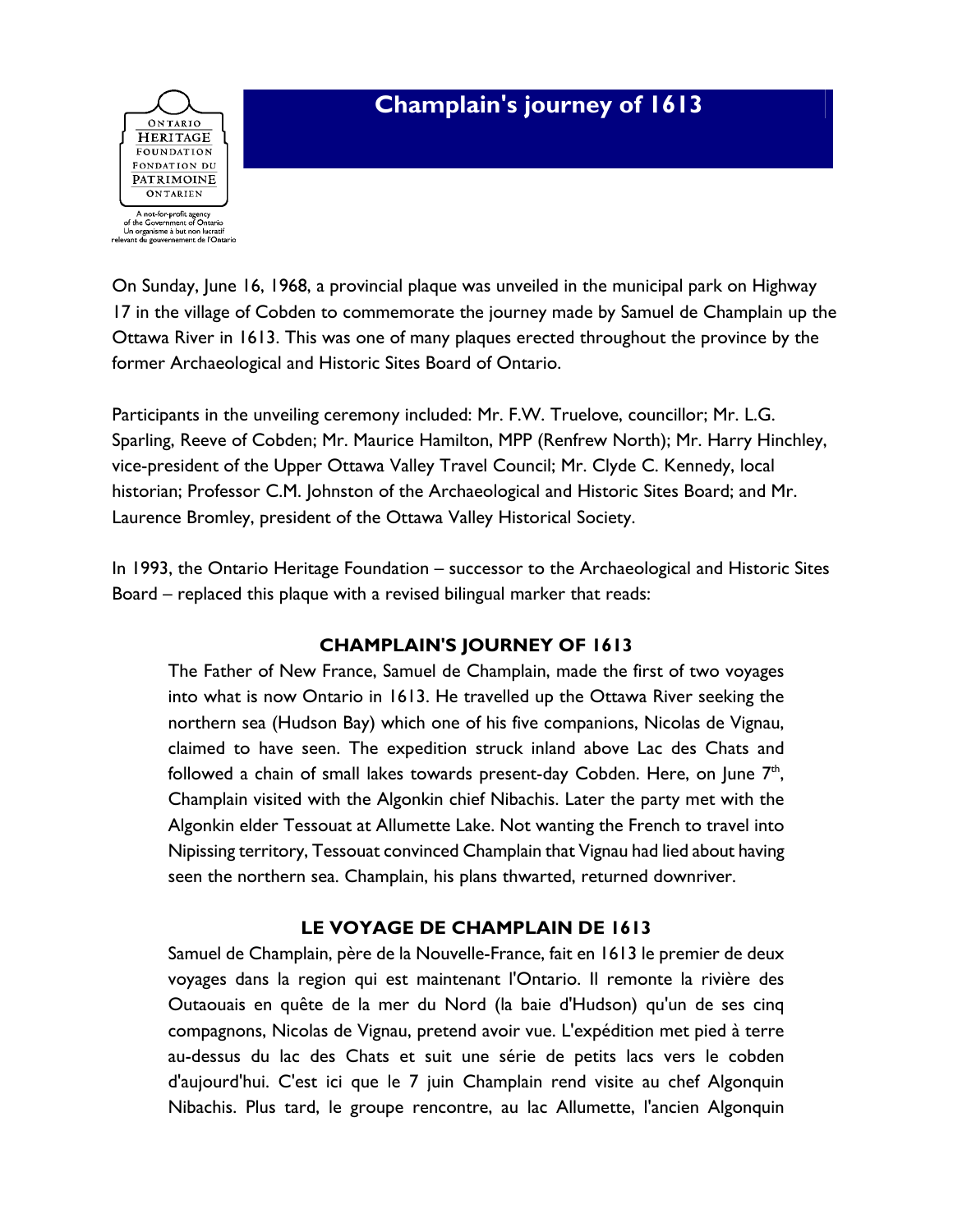Tessouat. Ne voulant pas que les Français traversent le pays des Népissingues, Tessouat persuade Champlain que Vignau lui a menti. Champlain, ses plans contraries, prend le chemin du retour.

## **Historical background**

Samuel de Champlain was born about 1570 at Brouage, France. By the time he made his first voyage to Canada, he was an accomplished geographer. This was in 1603 when François Gravé Du Pont invited Champlain to join his trade expedition to North America in order to record the journey. They travelled up the St. Lawrence River as far as the rapids at Lachine. (Champlain always referred to the spot as Sault Saint-Louis. Robert Cavelier de La Salle, thinking the rapids marked the gateway to the Orient, named it La Chine.) By questioning native people, Champlain made remarkably accurate deductions concerning the configuration of the Great Lakes. The next year be again came to Canada and stayed for three years, sharing in Sieur de Monts' frustrated attempt to establish a colony in Acadia. During these years, Champlain charted the Atlantic coast from Cape Breton to Cape Cod (Cap Blanc). In 1608, as lieutenant of de Monts, Champlain returned to the St. Lawrence with orders to found a settlement as the "point of Quebec", now Quebec City. In 1612, he became its nominal governor and "father of New France."

By 1613, Champlain was ready to turn his attention to the expansion of New France west of the Ottawa River, into what is now Ontario. A young Frenchman, Nicholas de Vignau, had spent the winter of 1611-12 in the Algonkin camp of Chief Tessouat on Allumette Lake. (It was a colonizing practice of the French to send a Frenchman to live in a native camp whenever possible. By learning the language and social customs of his hosts and by gaining their confidence and respect, he became invaluable as a translator and negotiator in trade agreements). Vignau told Champlain that the previous year he had travelled with the Algonkins to a "northern sea" (Hudson Bay), which was connected by lake to the upper Ottawa River and could be reached in 17 days travel from the Saint-Louis rapids. He claimed to have seen on the shore of this sea the wreck of an English ship. The story tallied with accounts that were then current of the ill-fated 1610-11 expedition of Henry Hudson. Lest this "northern sea" provide the English with a convenient approach to New France, Champlain determined to seek it out and claim it for France. He also wanted to consolidate relations with the Algonkins on the Ottawa River, who were beginning to feel that the French were not keeping their promise to support them in their wars with the Iroquois. An expedition up the Ottawa would serve both ends.

Champlain set out from St. Helen's Island near Montreal on May 27 with two canoes. The party included Nicholas de Vignau, Thomas Godefroy who acted as translator, two other Frenchmen and a native guide. On June 2, probably near L'Orignal, they met with a large party of Algonkins;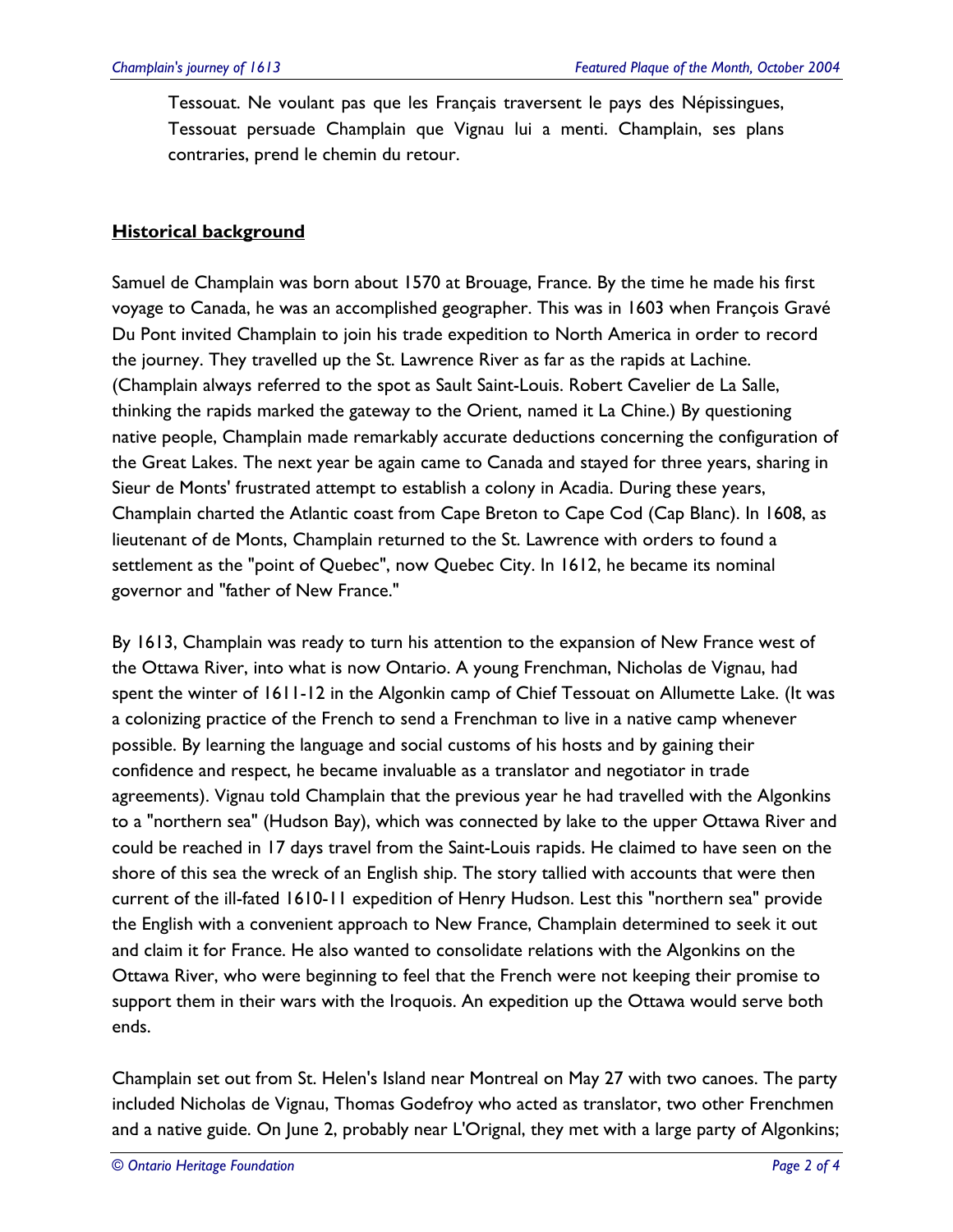Champlain recruited one of them as a second guide and sent one of the Frenchmen back downriver to report on the expedition's progress.

On June 6, the group arrived at the Chenaux rapids above lac des Chats. Here, a dispute arose between the guides – who intended to portage westward to a string of small lakes – and Vignau – who wanted to continue on the river itself despite the number of rapids that lay ahead. Champlain followed the advice of his Algonkin guides and the party left the river, probably at a spot in the vicinity of the present Chenaux dam. There were several portages to negotiate, one so long that it took an entire day. Swarms of deer flies, black flies, mosquitoes, gnats and other insects – many of them poisonous – beset the travellers constantly as, burdened with heavy clothing, firearms and paddles, they waded through swamps and clambered over fallen trees.

Some two centuries later, in the vicinity of the portage connecting Green Lake with Muskrat Lake, a local farm boy found a mariner's astrolabe bearing the date 1603. Champlain was known to take measurements from the sun to determine latitudinal bearings with such an instrument, but there is no conclusive evidence that this particular astrolabe belonged to him. The artifact is displayed today at the Museum of Civilization in Ottawa.

At the south end of Muskrat Lake, in the vicinity of present-day Cobden, Champlain and his party met with Chief Nibachis and his people, who welcomed the French with gifts of fish. Champlain assured the Algonkins that he would help them in their wars with the Iroquois, and Nibachis then provided Champlain with two more canoes and an escort to guide his party up Muskrat Lake and along the portage to the Ottawa River where it widened to form Allumette Lake.

There, Champlain was welcomed by Tessouat, an elder and chief whom he had met ten years earlier at Tadoussac. The old chief expressed much surprise that Champlain had negotiated his way so far over such difficult terrain. They crossed the water to Tessouat's main camp on Morrison Island, a large island surrounded by rapids in the middle of the river. Tessouat's people used their strategic location to advantage by collecting tolls from the Hurons coming downriver with furs to trade at Montreal. Wanting to protect this monopoly, they were not pleased to learn that Champlain wished to travel further north into Nipissing lands. They argued that the way was very hazardous, and when Champlain claimed that Vignau had told him that he had visited the northern sea two winters ago, they called Vignau a liar. Tessouat denied the existence of such a sea, and insisted that Vignau had never left the camp during the time he lived there. Whether Vignau had made up the story to ensure his inclusion in Champlain's circle or whether he was frightened of being killed by the angry Algonkins, he retracted his words.

Champlain, angry and frustrated at his plans having been thwarted, set up a wooden cross bearing the arms of France on the north shore of Lower Allumette Lake and prepared to return to Quebec. Tessouat, pleased at having protected his people's commercial interests on